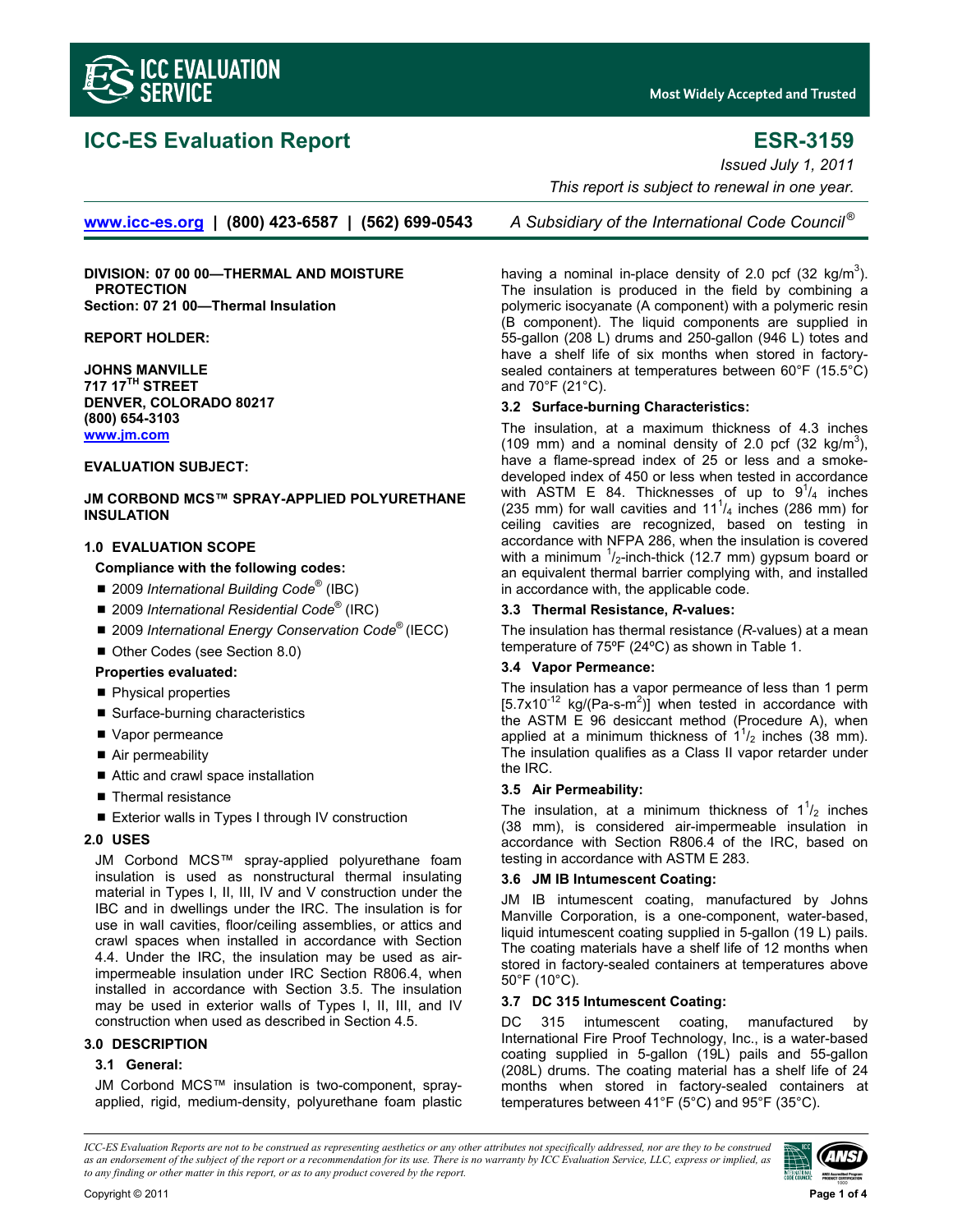#### **4.0 INSTALLATION**

#### **4.1 General:**

JM Corbond MCS™ spray-applied polyurethane foam insulation must be installed in accordance with the manufacturer's published installation instructions, the applicable code and this report. A copy of the manufacturer's published installation instructions must be available at all times on the jobsite during installation.

## **4.2 Application:**

The insulation is spray-applied on the jobsite using a volumetric positive displacement pump as identified in the Johns Manville application manual. The insulation must be applied when the substrate temperatures are between 45°F (7°C) and 90°F (32°C). The foam plastic must not be used in electrical outlet or junction boxes or in contact with water, rain or soil. The foam plastic must not be sprayed onto a substrate that is wet, or covered with frost or ice, loose scales, rust, oil, or grease. The insulation must be protected from the weather during and after application. Where the insulation is used as an air-impermeable insulation, such as in unvented attic assemblies under IRC Section R806.4, the insulation must be installed at a minimum thickness of  $1^{1}/2$  inches (38 mm). The insulation must be applied in passes not exceeding 2 inches (51 mm) per pass and must be allowed to fully expand and cure for a minimum of 20 minutes prior to the application of the next additional pass. For additional details on curing times, see the Johns Manville published installation instructions.

## **4.3 Thermal Barrier:**

**4.3.1 Application with a Prescriptive Thermal Barrier:**  JM Corbond MCS™ spray-applied polyurethane foam insulation must be separated from the interior of the building by an approved thermal barrier of  $\frac{1}{2}$ -inch-thick (12.7 mm) gypsum wallboard or an equivalent 15-minute thermal barrier complying with, and installed in accordance with, IBC Section 2603.4 or IRC Section R316.4, as applicable, except where insulation is in an attic or crawl space as described in Section 4.4. Thicknesses of up to  $9^{1}/_{4}$  inches (235 mm) for wall cavities and 11 $^{1}/_{4}$  inches (286 mm) for floor/ceiling cavities are recognized, based on room corner fire testing in accordance with NFPA 286, when the insulation is covered with a minimum  $\frac{1}{2}$ -inchthick (12.7 mm) gypsum wallboard or an equivalent 15-minute thermal barrier complying with, and installed in accordance with, the applicable code.

**4.3.2 Application without a Prescriptive Thermal Barrier:** The prescriptive 15-minute thermal barrier or ignition barrier may be omitted when installation is in accordance with this section (Section 4.3.2). The insulation and intumescent coating may be spray-applied to the interior facing of walls, the underside of the roof sheathing or roof rafter, and in crawl spaces, and may be left exposed as an interior finish without a prescribed 15-minute thermal barrier or ignition barrier. The thickness of the foam plastic applied to the underside of roof sheathing must not exceed  $9^{1}/_{4}$  inches (235 mm). The thickness of the spray foam insulation applied to vertical wall surfaces must not exceed  $7<sup>1</sup>/4$  inches (184 mm). The foam plastic must be covered on all surfaces with DC 315 intumescent coating at a minimum wet film thickness of 22 wet mils (0.56 mm) [14 dry mils (0.36 mm)], at a rate of 1 gallon (3.38L) per 73 square feet  $(6.8 \text{ m}^2)$ ]. The coating must be applied over the insulation in accordance with the coating manufacturer's instructions and this report. Surfaces to be coated must be dry, clean, and free of dirt, loose debris and other substances that could interfere with adhesion of the coating. The coating is applied in one coat with low-pressure airless spray equipment.

#### **4.4 Attics and Crawl Spaces:**

**4.4.1 Application with a Prescriptive Ignition Barrier:**  When the spray-applied insulation is installed within attics or crawl spaces where entry is made only for service of utilities, an ignition barrier must be installed in accordance with IBC Section 2603.4.1.6 or IRC Section R316.5.3 or R316.5.4, as applicable. The ignition barrier must be consistent with the requirements for the type of construction required by the applicable code, and must be installed in a manner so the foam plastic insulation is not exposed. The insulation as described in this section may be installed in unvented attics in accordance with IRC Section R806.4.

**4.4.2 Application without a Prescriptive Ignition Barrier:** When JM Corbond MCS™ spray-applied polyurethane foam insulation is installed without an ignition barrier in attics and crawl spaces, as described in Sections 4.4.2.1 and 4.4.2.2, the following conditions apply:

- Entry to the attic or crawl space is only to service utilities, and no storage is permitted.
- b. There are no interconnected attic or crawl space areas.
- c. Air in the attic or crawl space is not circulated to other parts of the building.
- Under-floor (crawl space) ventilation is provided when required by IBC Section 1203.3 or IRC Section R408.1, as applicable.
- e. Attic ventilation is provided when required by IBC Section 1203.2 or IRC Section R806, except when air-impermeable insulation is permitted in unvented attics in accordance with Section R806.4 of the IRC.
- f. Combustion air is provided in accordance with IMC (*International Mechanical Code*® ) Section 701.

**4.4.2.1 Application with JM IB Intumescent Coating:**  In attics, JM Corbond MCS™ foam insulation may be spray-applied to the underside of the roof sheathing and/or rafters; and in crawl spaces, the insulation may be sprayapplied to the underside of wood floors as described in this section. The thickness of the foam plastic applied to the underside of the top of the space must not exceed 10 inches (254 mm) and the vertical surfaces must not exceed 8 inches (203 mm). The foam plastic surfaces must be covered with a minimum thickness of 5 dry mils (0.13 mm) [10 wet mils] of the JM IB intumescent coating described in Section 3.6. The intumescent coating must be sprayapplied over the insulation in accordance with the Johns Manville instructions and this report at a rate of 0.6 gallon (2 L) per 100 square feet  $(9.3 \text{ m}^2)$  to obtain the recommended minimum dry film thickness noted in this section.

**4.4.2.2 Use on Attic Floors:** JM Corbond MCS™ sprayapplied foam insulation may be installed at a maximum thickness of 8 inches (203 mm) between and over the joists in attic floors. All exposed foam plastic surfaces must be covered with a minimum nominal thickness of 5 dry mils (0.13 mm) [10 wet mils] of JM IB intumescent coating applied as described in Section 4.4.2.1, at a rate of 0.6 gallon (2 L) per 100 square feet  $(9.3 \text{ m}^2)$ ].

## **4.5 Exterior Walls of Type I, II, III and IV Construction:**

**4.5.1 General:** When used on exterior walls of Type I, II, III and IV construction, the wall assembly must comply with Section 2603.5 of the IBC and this section (Section 4.5), and the insulation must be installed at a maximum thickness of 3 inches (76 mm). The potential heat of the JM Corbond MCS™ insulation is 1992 Btu/ft<sup>2</sup> (22.7 MJ/m<sup>2</sup>) per inch of thickness when tested in accordance with NFPA 259.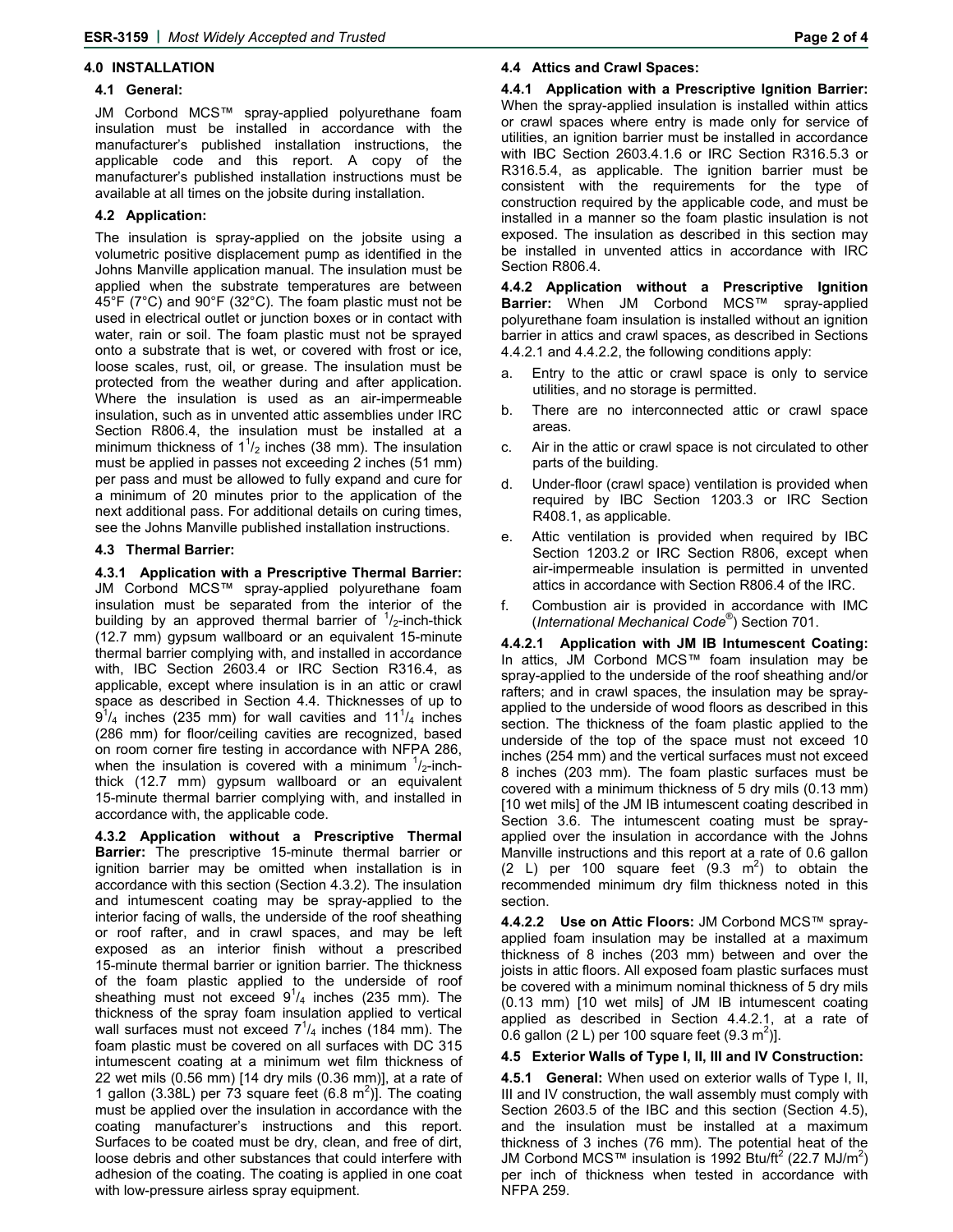**4.5.2 Interior Face:** One layer of <sup>5</sup>/<sub>8</sub>-inch-thick (15.9 mm),Type X gypsum wallboard complying with ASTM C 36 or ASTM C 1396 is installed with the long dimension perpendicular to  $3^{5}/_8$ -inch deep (92 mm), No. 25 gage, C-shaped steel studs spaced a maximum of 24 inches (610 mm) on center. The wallboard must be attached with No. 6,  $1^{1}/_{4}$ -inch-long (31.8 mm), self tapping screws located 8 inches (203 mm) on center along the perimeter and in the field of the wallboard. Gypsum wallboard joints must be taped and treated with joint compound in accordance with ASTM C 840 or GA-216. Fastener heads must be treated with joint compound in accordance with ASTM C 840 or GA-216.

**4.5.3 Exterior Face:** One layer of <sup>1</sup>/<sub>2</sub>-inch-thick (12.7 mm), Georgia Pacific Gypsum Corporation DensGlass<sup>®</sup> Gold Fireguard Type X exterior sheathing, is installed using No. 6,  $1^{1}/_{4}$ -inch-long (32 mm) bugle head screws. The screws are spaced 8 inches (203 mm) on center around the perimeter and in the field. JM Corbond MCS™ spray-applied polyurethane foam plastic insulation is spray-applied to the exterior side of the DensGlass® Gold Fireguard Type X exterior sheathing to a maximum depth of 3 inches (76 mm).

**4.5.4 Exterior Wall Covering:** Exterior veneer must be 4-inch-thick (102 mm) standard clay brick with a minimum 1-inch (25.4 mm) air gap between the brick and the foam plastic insulation. The exterior veneer is attached with Hohmann & Barnard X-Seal™ anchors, with VB Vee Byna ties, using 5-inch-long, zinc-coated, hex head self drilling screws spaced 16 inches (406 mm) on center and secured to the steel studs.

#### **5.0 CONDITIONS OF USE**

The JM Corbond MCS™ insulation described in this report complies with, or is a suitable alternative to what is specified in, those codes listed in Section 1.0 of this report, subject to the following conditions:

- **5.1** The products must be installed in accordance with the manufacturer's published installation instructions, this evaluation report and the applicable code. If there are any conflicts between the manufacturer's published installation instructions and this report, this report governs.
- **5.2** The insulation must be separated from the interior of the building by an approved 15-minute thermal barrier in accordance with IBC Section 2603.4 or IRC section R316.4, except when installation is as described in Sections 4.3.2 and 4.4.2. A thermal barrier must be installed between the insulation and the interior space above (crawl space) or below (attic).
- **5.3** The insulation must not exceed the thicknesses noted in Sections 3.2, 4.3, 4.4 and 4.5.
- **5.4** The insulation must be protected from exposure to weather during and after application.
- **5.5** Jobsite certification and labeling of the insulation must comply with IRC Sections N1101.4 and N1101.4.1and IECC Sections 303.1.1 and 303.1.2, as applicable.
- **5.6** When use is on exterior walls of buildings of Types I, II, III and IV, construction must be as described in Section 4.5.
- **5.7** The insulation must be applied by installers certified by Johns Manville Corporation or by the Spray Polyurethane Foam Alliance (SPFA) for the spray polyurethane foam insulation.
- **5.8** Use of insulation in areas where the probability of termite infestation is "very heavy" must be in accordance with IBC Section 2603.8 or IRC Section R318.4, as applicable.

**5.9** The insulation components are produced in Belgrade, Montana, under a quality control program with inspections by Intertek Testing Services NA, Inc. (AA-690).

#### **6.0 EVIDENCE SUBMITTED**

- **6.1** Data in accordance with the ICC-ES Acceptance Criteria for Spray-applied Foam Plastic Insulation (AC377), dated June 2011; including reports of tests in accordance with AC377 Appendix X.
- **6.2** Reports of air permeance testing in accordance with ASTM E 283.
- **6.3** Reports of vapor permeance testing in accordance with ASTM E 96.
- **6.4** Reports of room corner fire testing in accordance with NFPA 286.
- **6.5** Reports of potential heat testing in accordance with NFPA 259.
- **6.6** Reports of fire propagation characteristics testing in accordance with NFPA 285.

#### **7.0 IDENTIFICATION**

Components for JM Corbond MCS™ spray-applied foam plastic insulation are identified with the manufacturer's name (Johns Manville) and address, the product name, the name of the inspection agency (Intertek Testing Services NA, Inc.), mixing instructions, the flame-spread and smoke-developed indices, the expiration date, and the evaluation report number (ESR-3159).

Intumescent coatings are identified with the company name and address, the product name and use instructions.

#### **8.0 OTHER CODES**

In addition to the codes referenced in Section 1.0, the products in this report were evaluated for compliance with the requirements of the following codes:

- 2006 *International Building Code*<sup>®</sup> (2006 IBC)
- 2006 *International Residential Code*<sup>®</sup> (2006 IRC)
- 2006 *International Energy Conservation Code*<sup>®</sup> (2006 IECC)

The products comply with the above-mentioned codes as described in Sections 2.0 to 7.0 of this report, with the revisions noted below :

- **Application with a Prescriptive Thermal Barrier:** See Section 4.3.1, except the installation must be in accordance with Section R314.4 of the 2006 IRC.
- **Application with a Prescriptive Ignition Barrier:** See Section 4.4.1, except installation must be in accordance with Sections R314.4.3 and R314.5.4 of the 2006 IRC.
- Application without a Prescriptive Ignition Barrier: See Section 4.4.2, except attics must be vented in accordance with Section 1203.2 of the 2006 IBC or Section R806 of the 2006 IRC; and crawl space ventilation must be in accordance with Section 1203.3 of the 2006 IBC or Section R408 of the 2006 IRC, as applicable.
- **Jobsite Certification and Labeling:** See Section 5.5, except jobsite certification and labeling must comply with Sections 303.1.1. and 303.1.2, as applicable, of the 2006 IECC.
- Protection Against Termites: See Section 5.8, except use of the insulation in areas where the probability of termite infestation is "very heavy" must be in accordance with Section R320.5 of the 2006 IRC.